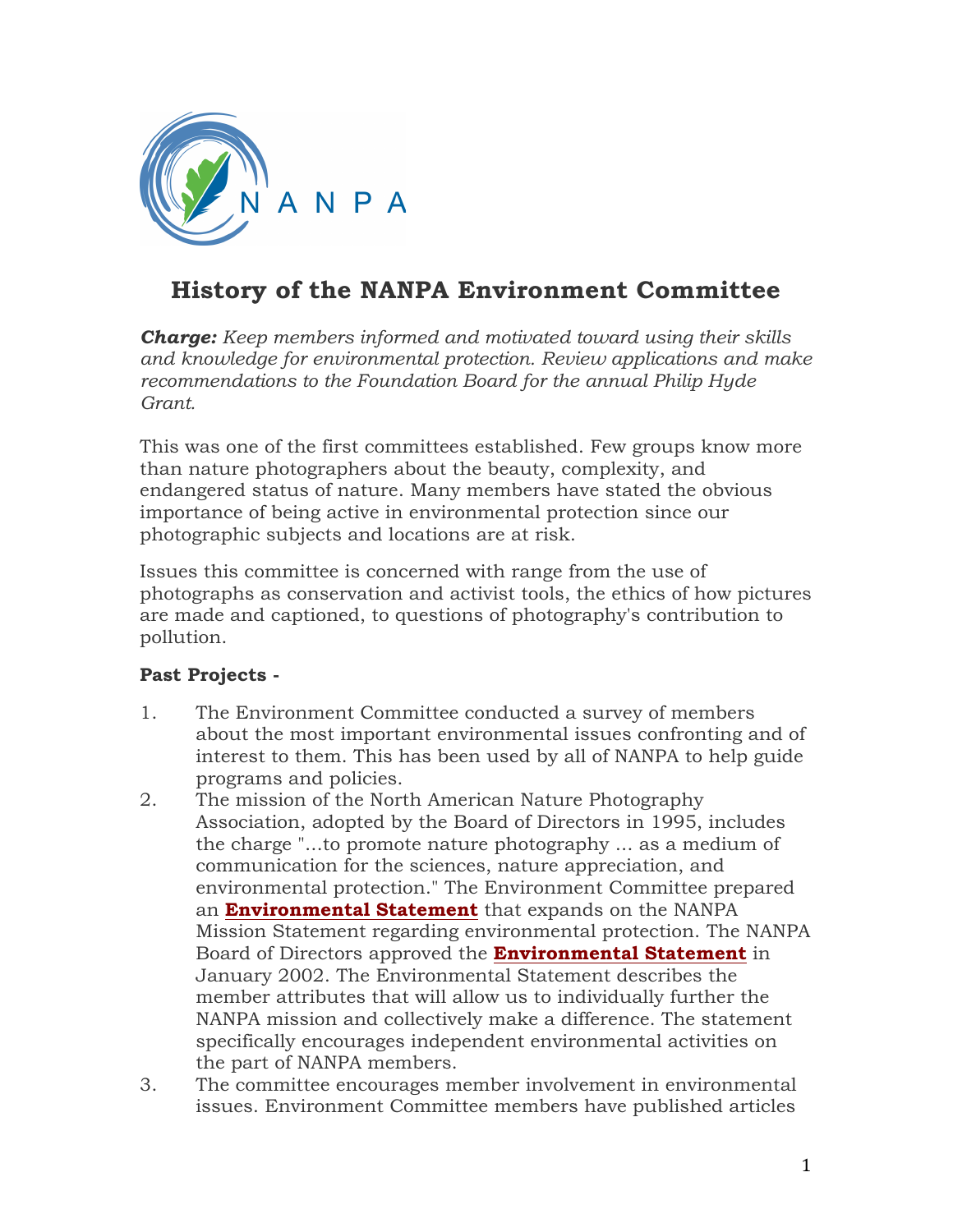in Currents, including the recent "**Photography is still a powerful tool for activism**" and participated in programs about how to use pictures for environmental action and how to work with conservation groups. "Fax on Demand" or mail-out packets have been available for distribution from the NANPA Resource Center, since spring 1997. These include a list of "Hidden Forests" in need of photos and friends, the packet on local nature camera clubs and using photos in environmental campaigns and information on silver recovery from spent photographic solutions.

- 4. The Environment Committee recommended and the Board approved NANPA joining the Alaska Coalition via the **Alaska Wilderness League**. The Alaska Wilderness League endorses the goal of protecting the Arctic National Wildlife Refuge from oil drilling and supports efforts to add its 1.5 million-acre Coastal Plain to our nation's wilderness preservation system. They also support efforts to protect the Tongass and Chugach National Forests.
- 5. The Environment Committee worked with the Ethics committee on the **NANPA Statement on Captioning** and continues to provide important guidance to other NANPA committees and members on issues of environmental ethics and actions.
- 6. We are active in coordinating NANPA's interaction with environmental groups and other service organizations (Society of Environmental Journalists, etc.). Among the tangible results of this is a growing environmental issues discussion at annual Summits.
- 7. We developed the application process for the Phillip Hyde Grant Award, a \$1000 grant made by NANPA's Foundation to photographers working on environmental projects.

## **Current and On-going Projects -**

- 1. **2007 SUMMIT EVENT** The NANPA Environment Committee invites all 2007 NANPA Summit attendees to a Community Outreach Event celebrating the work of conservation photographers and their collaborators. Admission will be charged to the public to raise funds for a conservation project; NANPA members will be admitted free. For more information see the **Community Outreach Event Page**.
- 2. Discover Life in America (DLIA) is the non-profit organization that is overseeing the All Taxa Biodiversity Inventory (ATBI) in the Great Smoky Mountains National Park. DLIA's mission is to discover every species that exists in the Park and make this information available to the public via various web sites. NANPA is supporting DLIA by developing a partnership to link NANPA members with ATBI scientists and to support the ATBI Photo Workshops. To learn more, see the DLIA web site at **http://www.dlia.org/**. There is also training and registration information for volunteer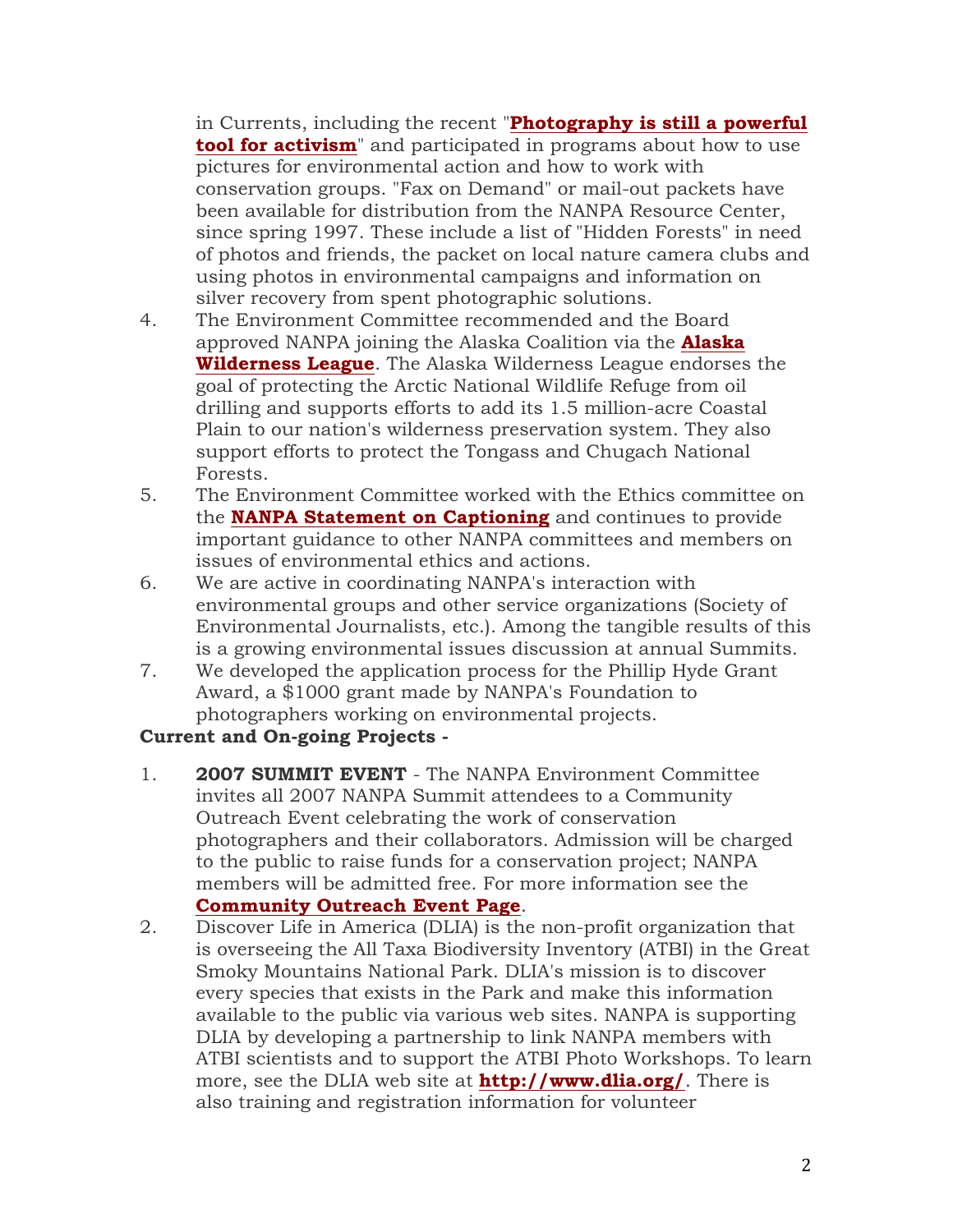photographers at **http://www.dlia.org/dlia/volunteer.html**.

- 3. The committee develops recommendations to the Summit Advisory Council regarding environmental agenda items for future Annual Summit meetings. The recommendations are designed to ensure that environmental topics will be a regular feature of keynote addresses and breakout sessions.
- 4. We are active in promoting and coordinating NANPA's interaction with environmental and conservation organizations. Among the tangible results of this is a growing environmental issues discussion at annual Summits.
- 5. At the 2004 Annual Summit in Portland, the Environment Committee set up the Environmental Corner in the Exhibit Hall. The Environment Corner provided informational materials from environmental and conservation organizations in the northwest United States. This information served to inform to our members about local issues and demonstrated the fact that these organizations have an on-going need for high quality images. We intend to have an Environmental Corner at the 2005 summit in Charlotte and at the 2006 summit in Denver. The goal is to encourage the creation of more linkages between our members and these organizations.
- 6. The Environment Committee wants to promote information sharing among our members. Many of our members are involved with professional and pro-bono projects for environmental and conservation organizations or budget-constrained government organizations. If members who have done projects can share information about their projects with others, then we assume that our members will learn about why these projects are rewarding and how to go about doing such projects. Moreover, we hope they'll be motivated to do their own projects. Over the next few years we hope to use member surveys, web site message boards, web site informational pages, guidance documents and Annual Summit breakout sessions to further this goal.
- 7. The Environment Committee provides regular Environmental Alerts to our members via the **Environmental Alerts** page on the NANPA web site. These alerts are meant to inform members of critical issues affecting the environment that we photograph. We encourage members to research the issues and make their own decisions.

## **The Future -**

The Environment Committee is at the heart of NANPA. It's not about making money or getting published or the latest equipment but rather about our mutual love for nature and the Earth that drew us into nature photography. Each of us is already doing our part, but there is more to